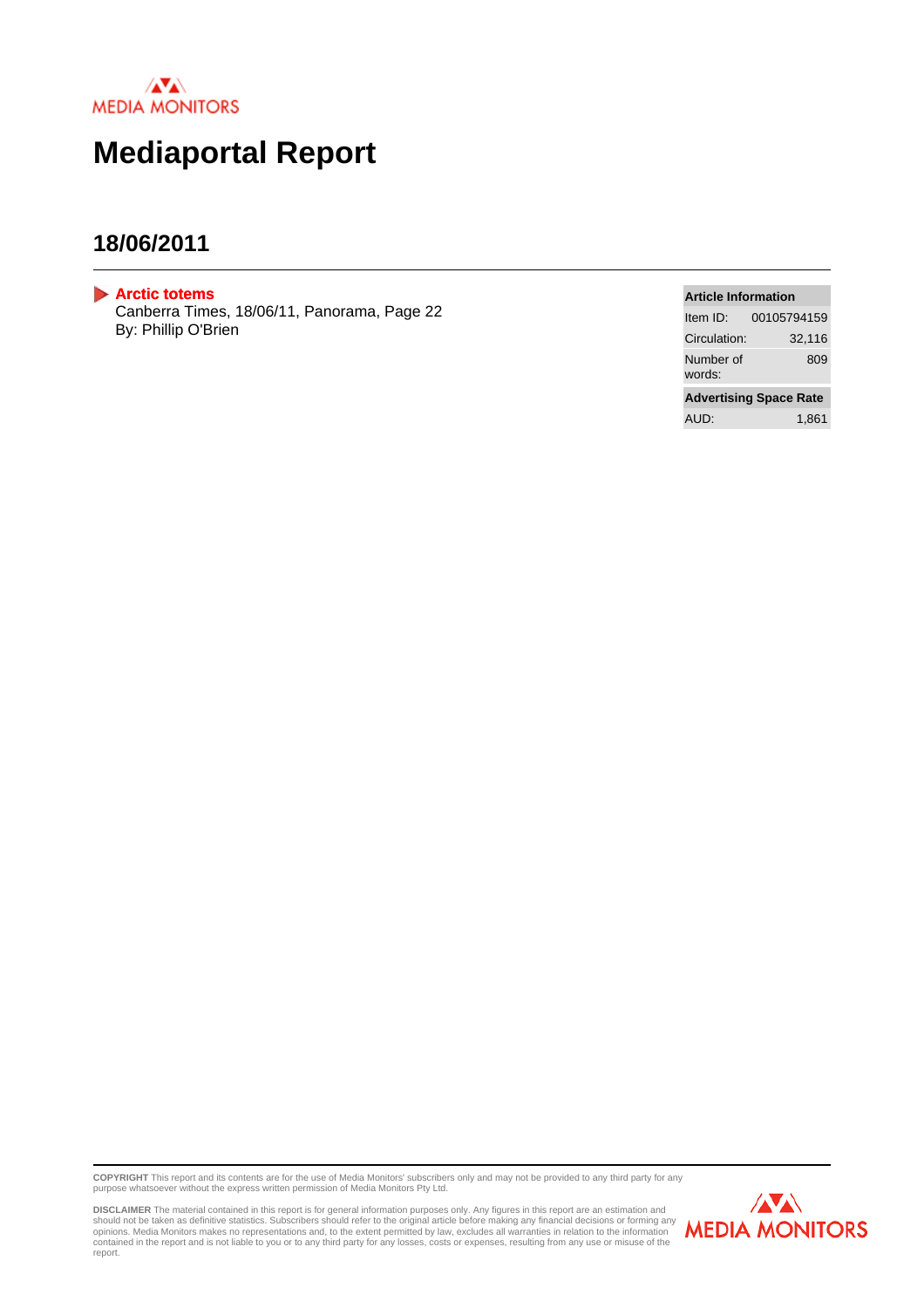<span id="page-1-0"></span>





# **Canberra Times 18-Jun-2011**

**Page: 22 Panorama Market: Canberra Circulation: 32116 Type: Capital City Daily Size: 377.16 sq.cms MTWTFS-**

Arctic totems A percussion piece celebrating Inuit landmarks will be performed at the National

Gallery **Philip O'Brien** writes

made stone totems ("inukshuk" in<br>their plural form) are still used today cross the Arctic Circle, from Alaska to Greenland, Inuksuit landmarks have stood for centuries as silent witnesses of the passage of time. And these mantheir plural form) are still used today by Inuit tribesmen as landmarks and navigation tools.

American composer John Luther Adams is fascinated by the landscape of Alaska, where he has lived for the past 30 years. So, in 2009, he wrote Inuksuit, a work celebrating the stones of the Arctic Circle. However, this was a composition with a difference. It was written for between nine and 99 percussionists and meant to be performed with the audience members able to move freely around the musicians, in the same way that the Inuit people would move freely about the stones.

The Australian premiere of Inuksuit will be performed at the James Turrell Skyspace at the National Gallery of Australia at dawn on June 25. The concert, lasting between 75 and 90 minutes, will feature an ensemble of performers including Allen Otte and John Lane from the United States, Speak Percussion from Melbourne, Synergy Percussion from

#### Sydney and local group DRUMatiX Percussion.

"My music has always been rooted in the earth," John Luther Adams has written. "Over the past thirty-five years I've composed many works inspired by the outdoors, but heard indoors." Inuksuit was the result of his desire to write a large-scale work specifically to be performed outside.

"The word 'Inuksuit' translates literally as 'to act in the capacity of the human' he wrote in notes about the work. "[It is] haunted by the vision of the melting of the polar ice, the rising of the seas, and what may remain of humanity's presence after the waters recede. The work is intended to expand our awareness of the neverending music of the world in which we live, transforming seemingly empty space into more fully experienced place."

The choice of the James Turrell Skyspace, at the National Gallery of Australia, for the performance was an inevitable - yet inspired - one because both artists have a fascination with expressing space and landscape in their work. Indeed, Turrrell's work is also concerned with light. As he recently told ABC television's Art Nation, he is "interested in the 'sweet spot' . . . the change from day to night or night to day."

Michelle Fracaro, from the Gallery's education and public programs, says the Skyspace is a viewing chamber which affects the way visitors can perceive the sky. Audience members at the concert will have the opportunity to experience the concert while strolling in the Gallery's Australian Garden or within the Skyspace itself, she says. "They'll be able to enter the stupa  $-\text{the core of the Skyspace} - \text{and view the sky}$ through an ocular cut out of the top. At dawn and at dusk there is a light cycle which changes the white walls within the stupa to different colours."